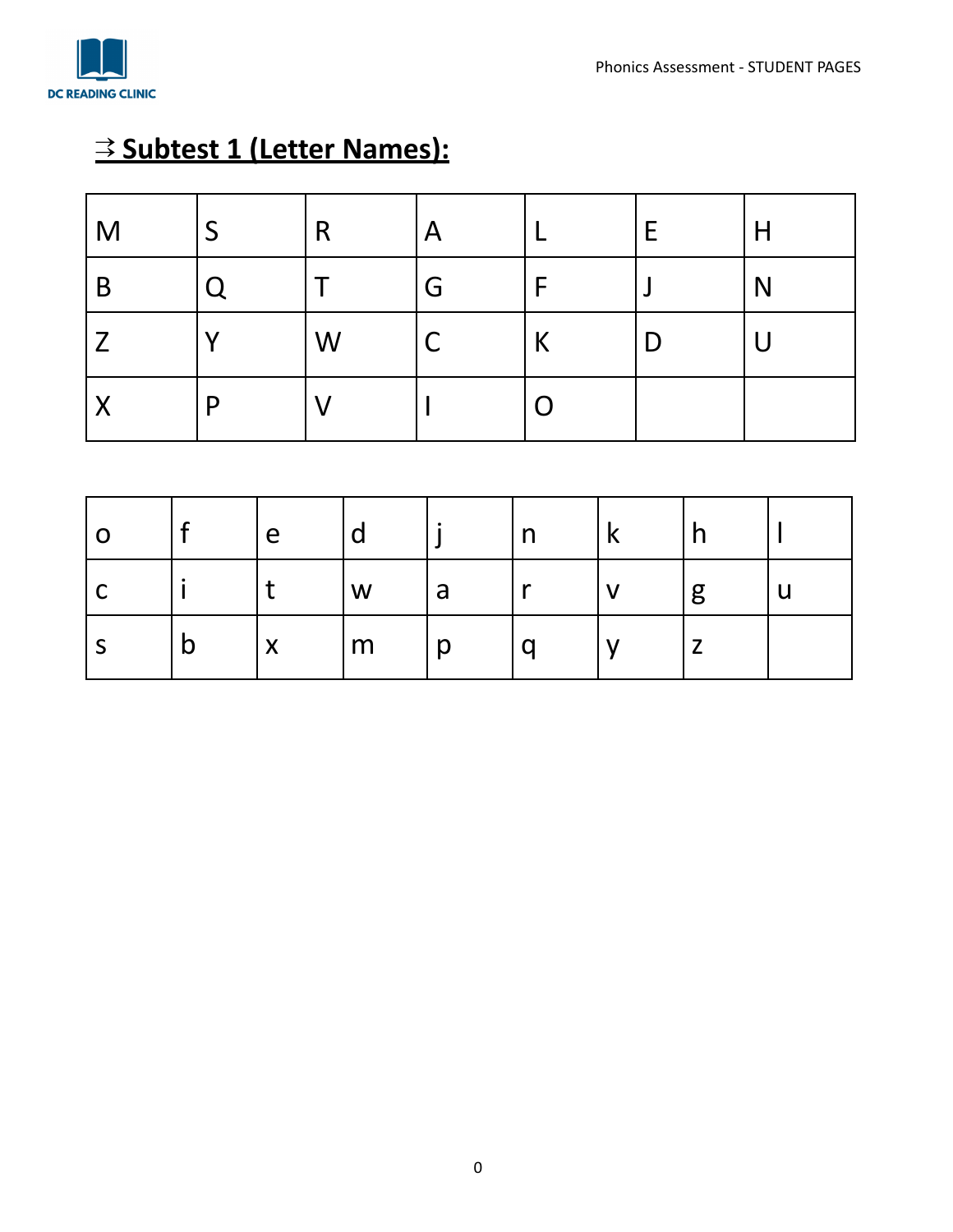

# ⇉**2 (Sounds):**

| m  |    |    | S  | $\mathsf b$ | W  |
|----|----|----|----|-------------|----|
| К  | d  |    | V  | n           |    |
|    | g  | р  | n  | Z           | V  |
| qu | th | sh | ch | wh          | ck |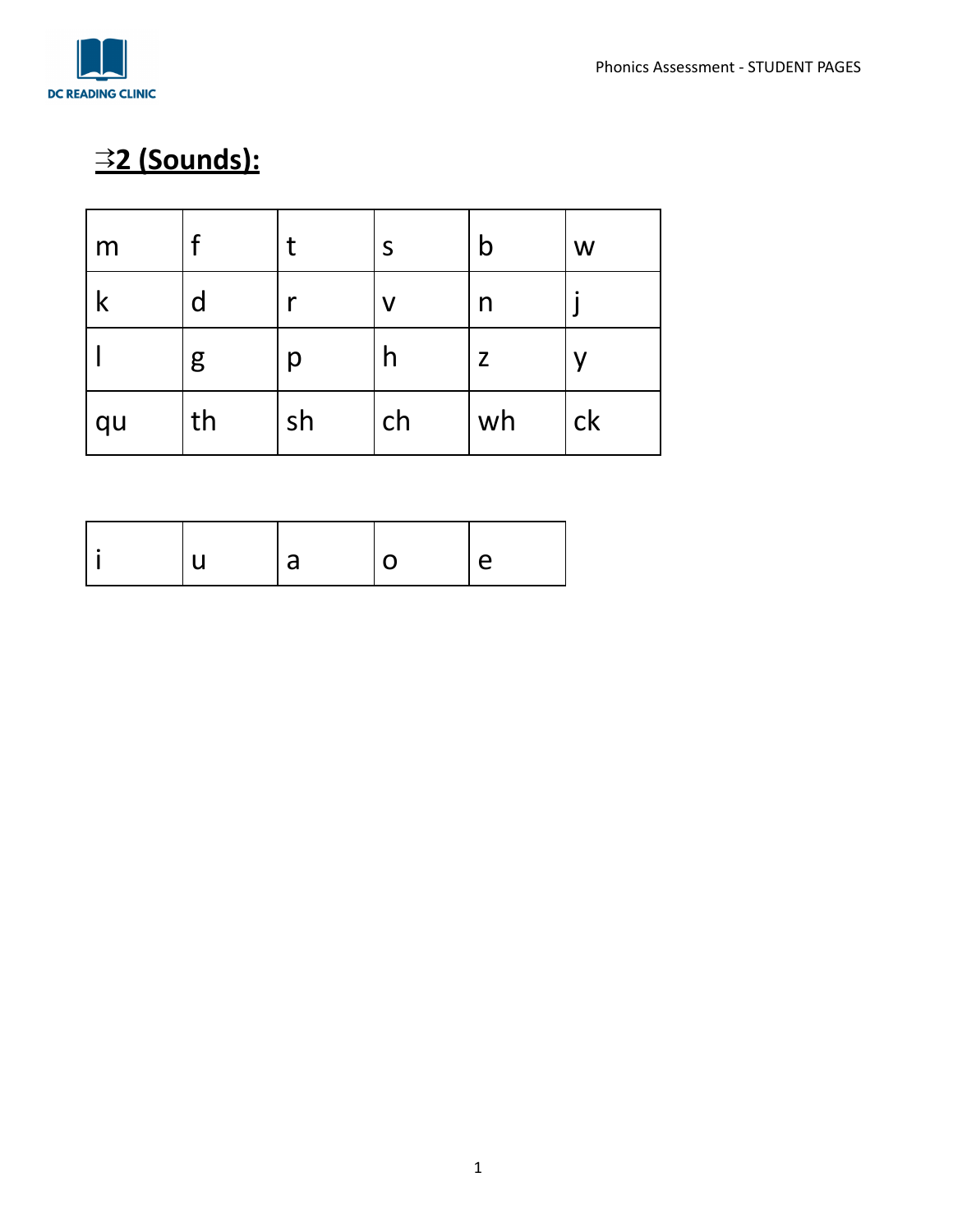| <u> 33:</u>       |     |     |     |     |     |
|-------------------|-----|-----|-----|-----|-----|
| lap               | rot | sum | wed | kit | bun |
| $  \mathsf{l}$ om | mif | pez | gom | rad | Jun |

⇉**4:**

| $\vert$ shut $\vert$ cash $\vert$ chap $\vert$ much $\vert$ moth $\vert$ whack |  |  |
|--------------------------------------------------------------------------------|--|--|

⇉**5:**

| slip | $ $ clad                             |  | fast   tend   trust   punch |  |
|------|--------------------------------------|--|-----------------------------|--|
|      | chonk thremp spaz blick  steck  culf |  |                             |  |

⇉**6:**

| upset                         | rabbit | l unfed | picnic                      | napkin | l sudden |
|-------------------------------|--------|---------|-----------------------------|--------|----------|
| skimming   backdrop   upswing |        |         | complex   maddest   subject |        |          |

⇉**7:**

| dome    | plate   | tune    | vote   | chime  | whale   |
|---------|---------|---------|--------|--------|---------|
| lete    | pruse   | wabe    | pire   | throme | bline   |
| suppose | compete | implode | unmade | insane | commune |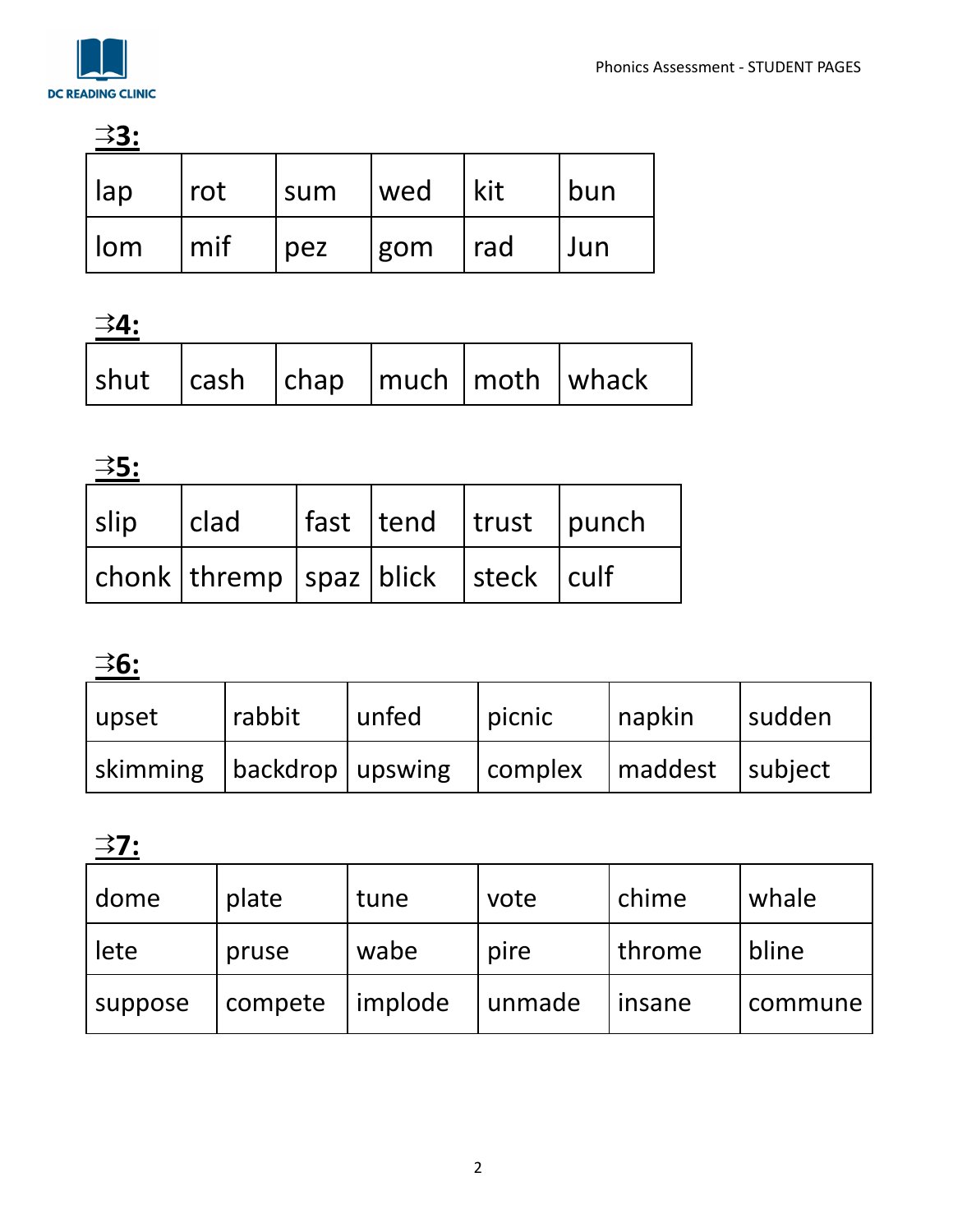

### ⇉**8:**

| go   | no   | hi   | shy   | we     | be    |
|------|------|------|-------|--------|-------|
|      | re   | ze   | pa    | de     | VI    |
| halo | zero | open | raven | locust | humid |

⇉**9:**

| fur    | or     | yurt | girl                        | chard | jerk      |
|--------|--------|------|-----------------------------|-------|-----------|
| . jer  | thir   | zor  | gurt                        | sarm  | glers     |
| setter | doctor |      | artwork   platform   surfer |       | starburst |

## ⇉**10:**

| ray        | keel    | mail    | spout    | foal      | flight    |
|------------|---------|---------|----------|-----------|-----------|
| <b>VOV</b> | wain    | loob    | cruit    | plaud     | wright    |
| sustain    | turmoil | cheater | coleslaw | soupspoon | snowboard |